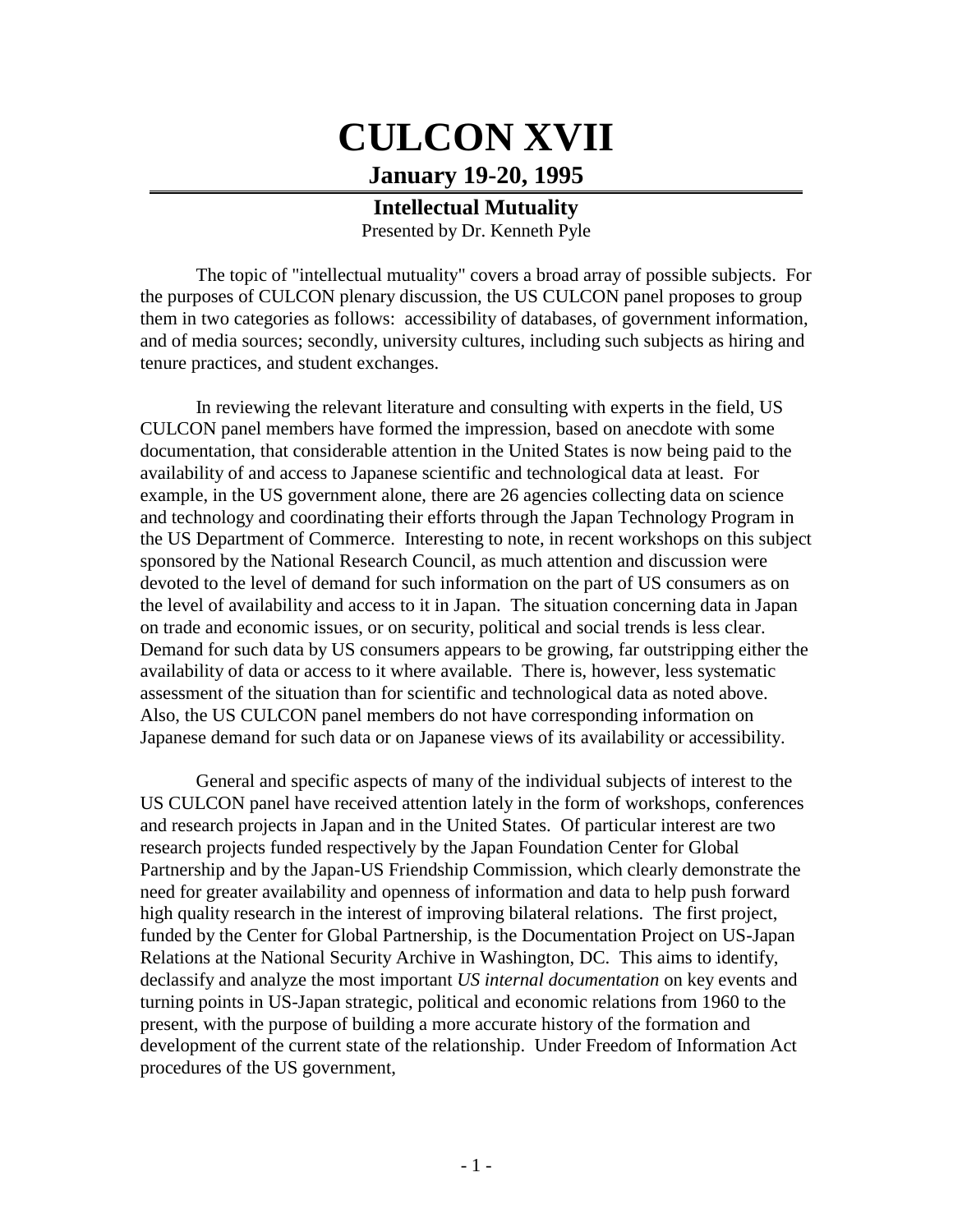the binational research team has identified and successfully declassified a number of valuable US government documents but continues to face difficulties in identifying, locating and accessing Japanese diplomatic, defense and economic records relevant to the project. Without the opportunity to examine such records, the researchers will not be able to craft a balanced history of postwar relations.

The second project was a Commission-funded workshop at MIT in May, 1994, at which a binational research panel assessed the general topic of "intellectual access" in Japan, as the title of the workshop indicated. The participants' aim was to define the outlines of what information is available and what records and data can and cannot be examined in the public domain in Japan, as well as assess the degree to which the field of expertise of each participant was open to outside contact and influence. "Outside" here did not indicate "non-Japanese"; rather, it indicated extra-institutional contact, Japanese or foreign. The record of the proceedings indicates that early on in the workshop the participants struggled to define "public domain" in Japan. The effort to define it, and the consequences for research of the ambiguity of a definition of the public domain, continued to inform the workshop discussion over two days. I will discuss these projects in more detail later in this paper.

Both these projects are instructive of the difficulties we uncover when assessing the quantity and quality of intellectual exchange between the two countries. Both anecdotal and systematic evidence abounds. Studies of student flows, a CULCON priority, have already measured the problems specific to that subject. The CULCON media working group has already raised the issue of "media access" in Japan as an area that deserves further attention. Studies of databases have already recommended improvements in technological and financial barriers to better mutual accessibility. The arena of printed material has reached a well-publicized crisis, in that the numbers and costs of printed materials in Japan necessary to keep current of research in Japan are now beyond the capacity of the United States to acquire. In each of these specific subjects, improvements are being considered and in some cases implemented -- some under CULCON auspices, others independently. Beyond these concrete problems and solutions, moreover, looms the more difficult problem of defining the institutions and institutional arrangements that create the intellectual fabric of our two countries in order to match them up and assess the state of access and openness between them. Clearly, these are complex issues.

The US CULCON panel members strongly believe, based on the above anecdotal evidence and on personal experience, that a sustained effort by CULCON to address the topic of "intellectual mutuality" would be beneficial to both countries. Such an effort would first define the nature, existence and accessibility of institutions in the intellectual life of each nation, and then address barriers to such institutions where barriers clearly exist and hinder the development of mutual understanding and friendship. The panel members argue that such institutions and access to them are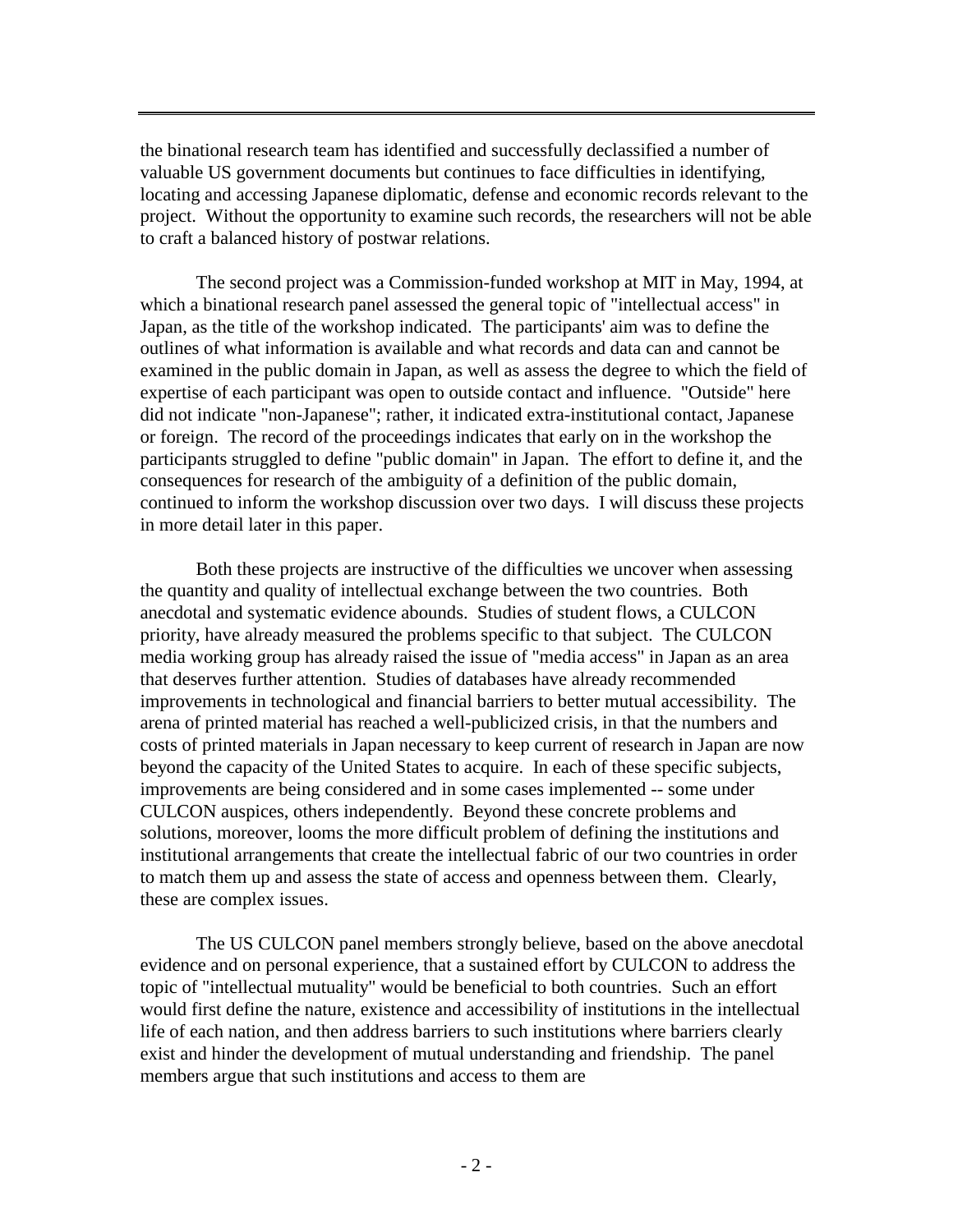central to the tone of economic, political and technical relations between Japan and the United States. The policy choices that the United States makes concerning Japan are directly affected by the quantity and quality of information available, whether it be interpretations of Japanese history, of its social institutions, of trade and investment data, or of the on-going developments of Japanese political life. Can the same be any less true of Japanese policy choices concerning the United States? The creation of an American Studies program at the Japanese Institute for International Affairs indicates the same concern among Japanese policy makers. Thus, the US CULCON panel members argue, it is the responsibility, and must be a high priority, of those who deal with the public domain to remove barriers in each country to access to intellectual activity of every sort. There must be, they argue, true parity and mutuality in this arena for good policy to be made.

This paper will now address some of the specific subject areas mentioned above. With regard to the subject of Japanese databases, there are unknowns of such fundamental nature as the scope and number of Japanese databases. Are there problems of access, and if so, are they due to lack of demand, technical problems, cost and/or copyright? One of the first opportunities for US experts to share information on some of the technical problems was a one-day seminar in March, 1994 co-sponsored by the Library of Congress and the Japan Information Access Project. This was an effort to begin to frame the problems and solutions associated with accessing Japanese databases on a fairly concrete level. In an separate effort, the Association of Research Libraries, with support from the National Coordinating Committee on Japanese Library Resources and the Commission, is currently planning several pilot projects to test a variety of solutions for scholarly access to Japanese databases in conjunction with Japanese librarians at selected US university libraries.

Dr. Stephen Anderson of the Center for Global Communications (International University of Japan) writes that the growth of overseas access to Japanese databases is hindered by "... Japanese language, system standards, domestic focus, service costs, transmission methods, staff personnel, kanji mode input and various other difficulties."<sup>1</sup> He adds that barriers fall more into the realms of organization and coordination than of technical problems, although the latter remain. Dr. Anderson believes that a high priority should be placed on " . . . the unfettered access to Japanese organizations through Internet and other means of electronic information connections."<sup>2</sup>

Access to Japanese government information is hindered by two factors: first, the information is privileged in many cases; and secondly, the information is not well

 $\overline{a}$ 

<sup>1</sup>Anderson, Stephen J. *Databases in Japan: Business, Government, and Overseas Access from North America*. University of Virginia, p. 3. 2 *Ibid.*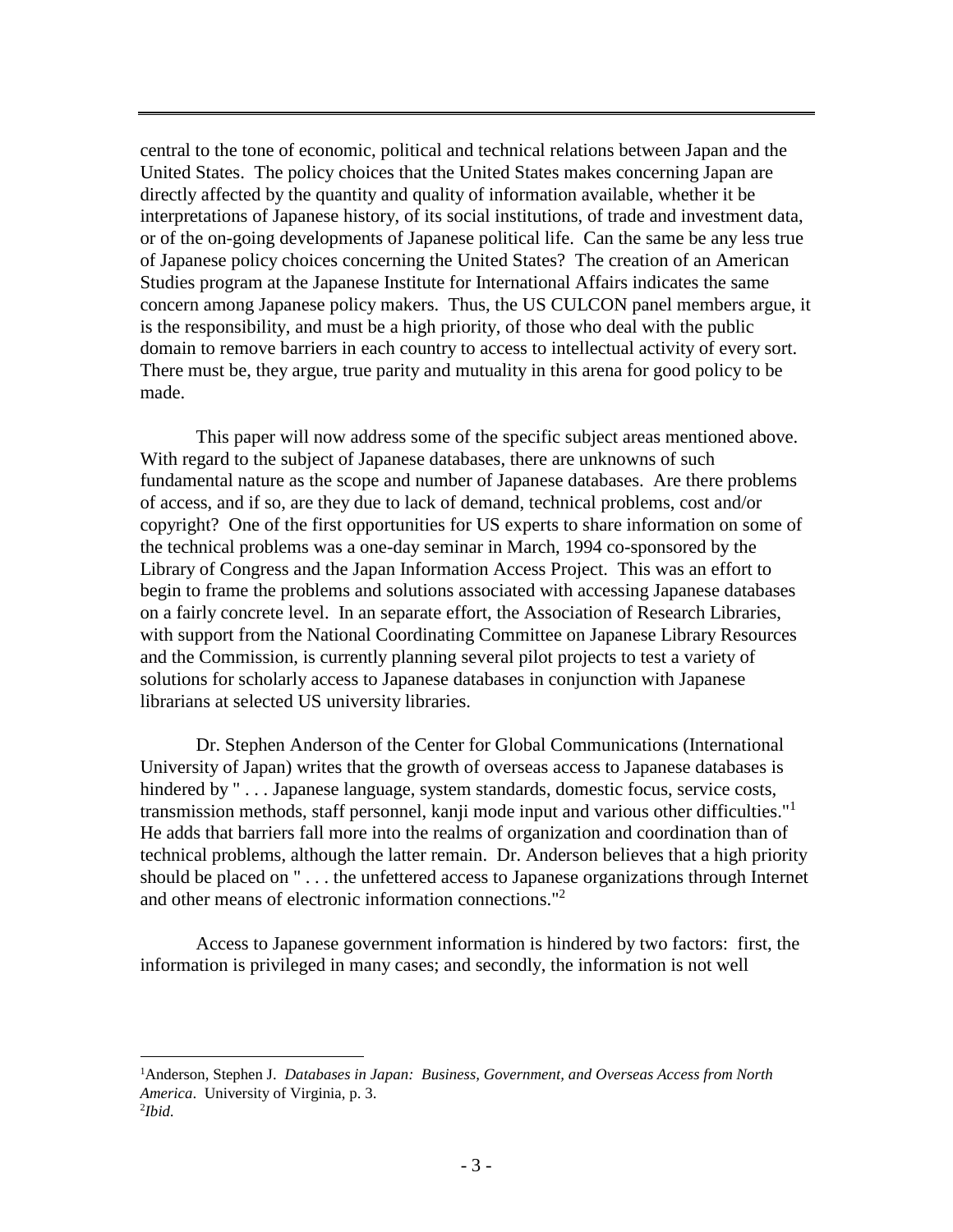organized, and its existence is not well advertised. The MIT workshop mentioned above explored some of these issues and concluded that the continued lack of access to the numerous databases maintained by various agencies of the Japanese government greatly hinders the ability of Americans *and of Japanese* researchers to correctly interpret political, economic and social trends in Japan. The National Security Archive project researchers mentioned above, *led by the Japanese team*, have called for placing high priority on the relaxation of the classification of Japanese government records. In these two situations, direct comparison with equivalent US government information revealed greater availability, information about and access to the latter. If research is to depend on US information alone, the results will inevitably be skewed. The US CULCON panel members argue that expert attention needs to be given to this issue, helping explore the definitions of the public domain and of information in it, and of the limits of access to it. Attention should also be given to policies regulating public information and its access in the two countries, and the rationales for such policies. Work on this task has already begun at the Japan Documentation Center at the Library of Congress; further improvements need to be made.

One subject area that has had high profile in the recent past is access to media sources in Japan. The exclusive system of press clubs has only last year been opened to allow foreign membership. This is a topic that CULCON's media working group discussed at its meeting in Tokyo in May; both sides agreed to support efforts to increase access by the foreign press to significant media sources in Japan. An important question is whether the foreign press should move to join the press club system as it stands, or encourage its reform. The US CULCON panel argues that the media working group needs to continue giving attention to this important issue and work to its improvement.

Concerning universities in the two countries, the US CULCON panel members argue that a full discussion would cover such subjects as the tenure system in Japan that excludes most non-Japanese, a dearth of foreign faculty, and the problems relating to student exchange. Members of both panels are well-acquainted with barriers to expanding the number of American students in Japan and CULCON's current efforts in both countries to address this subject. Not only in student exchanges, but in each of these areas there seems to be a pronounced lack of reciprocity vis-à-vis the treatment of Japanese in the United States. The US CULCON panel members seek the opinions of their Japan CULCON panel counterparts.

Considering the many options discussed above, then, the US CULCON panel members conclude that many Americans would benefit greatly from better access to the institutions that shape Japan's intellectual activities, and that such access would also work greatly in the self-interest of these Japanese institutions. They deem that there is a critical mutuality of interest in this issue. For the purposes of opening a joint effort with their Japanese counterparts to address the many issues at hand, they offer the